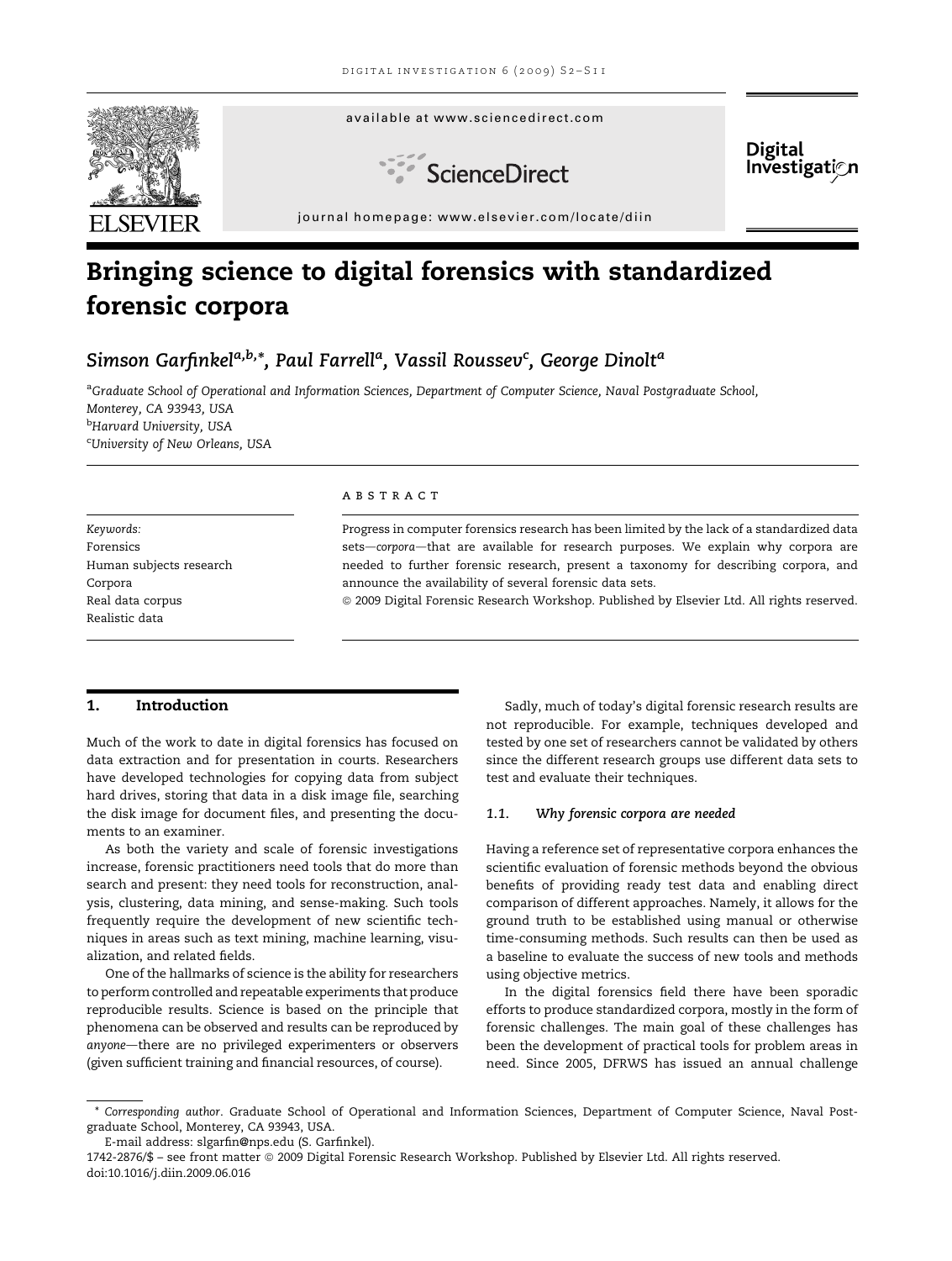| Table 1 - Size of the US and Non-US drive corpus. |            |                |     |                 |
|---------------------------------------------------|------------|----------------|-----|-----------------|
| Corpus                                            | <b>HDs</b> | Flash          | CDs | GB <sup>a</sup> |
| US Corpus                                         | 1258       |                |     | 2939 GB         |
| Non-US Corpus:                                    |            |                |     |                 |
| <b>BA</b>                                         | 7          |                |     | 38 GB           |
| CA                                                | 46         | 1              |     | 420 GB          |
| CN                                                | 26         | 568            | 98  | 999 GB          |
| DE.                                               | 37         | 1              |     | 765 GB          |
| <b>GR</b>                                         | 10         |                |     | 6 GB            |
| II.                                               | 152        | $\overline{4}$ |     | 964 GB          |
| IN                                                |            | 66             |     | 29 GB           |
| <b>MX</b>                                         | 156        |                |     | 571 GB          |
| NZ.                                               | 1          |                |     | 4 GB            |
| TH                                                | 1          | 3              |     | 13 GB           |
| Total Non-US:                                     | 1056       | 643            | 98  | 3723 GB         |
| a Uncompressed.                                   |            |                |     |                 |

focused on specific topics: Windows memory analysis, Linux memory analysis, and data carving. The DoD Cyber Crime Center (DC3) has also been issuing annual challenges, which have had a broader scope, including data recovery from damaged hardware and media.

These challenges have spurred research and development in the focus areas and have brought excitement and tangible results to the field. Yet the scope of these challenges is much too limited to support digital forensics research and tool validation on a larger scale. In particular, it would be difficult to argue that a particular method has undergone rigorous evaluation just because it is able to solve a specific challenge.

Today the results from mainstream commercial tools are frequently accepted based solely on the reputation of the vendor, which in turn is frequently based solely upon name recognition. Although anyone can perform an independent evaluation of today's tools, such work is challenging without the availability of test data that can be readily shared.

Looking forward, the deluge of data that must be analyzed will continue to grow for the foreseeable future. This will likely necessitate the development of statistical and other approximation techniques. It is imperative that we have a large, representative sample of data that has been processed with exact techniques and well-characterized so that we can have confidence in these approximations. This ultimately benefits society as a whole, given the increasing importance of digital evidence in legal proceedings: by ensuring that the interpretation of digital evidence is grounded in facts and solid science and not simply upon opinion.

Another benefit of reference corpora is that they can become of the focus of investment for the entire community. By becoming community property, reference sets enables more efficient use of limited research resources. Such sets also give funding agencies a framework for advancing the field as a whole, whether through constructed ''challenges'' or by using the corpora to help establish and quantify milestones and reference capabilities.

From a training and educational perspective, it is difficult to overstate the need for realistic data sets. Anyone who has been on the instructors side of the process will testify to the huge investment of time that goes into creating realistic

forensic scenarios. Much of this work is not shared broadly and that is clearly inefficient and wasteful in a relatively small field with limited budgets. The creation of common corpora can start and stimulate the process of accumulating and sharing such data.

# 1.2. Contributions and paper outline

With this paper we present justification for the creation of large-scale standardized forensic corpora (Section 2), and introduce a taxonomy for understanding the corpora that have been created to date (Section 3). We announce the availability of four corpora for research and educational purposes (Section 4). We share lessons learned (Section 5). Finally we present related work (Section 6) and conclude.

# 2. Forensic reproducibility

Despite the importance of reproducibility for the scientific process, there have been few attempts to enable digital forensics researchers to produce reproducible results. We suggest that this lack of attention to reproducibility is a result of the manner in which digital forensics has evolved and the nature of forensics data.

#### 2.1. Reproducibility in science

In recent years the popular media has portrayed reproducibility as the primary means by which scientists validate each other's results and combat scientific fraud. While these are important benefits, reproducibility has a far more mundane though important role in day-to-day lives of scientists.

Fundamentally, the reproducibility of scientific results makes it possible for groups of scientists to build upon the results of others. This is especially true in experimental sciences, where observations can frequently outstrip the ability of theory to explain them. Reproducibility makes it possible for one researcher or research group to validate that they have mastered a technique and then to go off in a different direction. In biology, reproducibility is so important that researchers will routinely trade cell lines and DNA samples, and even apprentice in each others' labs, so that techniques and knowledge can be diffused throughout the field.

Reproducibility also has an important role in the development, sale and use of scientific instrumentation. Reproducibility allows equipment from different vendors to be calibrated against objective measures. Here the need for reproducibility goes hand-in-hand with the commercial availability of scientific standards-for example, weights of known mass, solutions of known concentration, and sealed glass vials of known composition.

Reproducibility has a critical role in education as well. Students learn and validate their mastery of scientific techniques by performing experiments with known outcomes. Without reproducibility there can be no objective evaluation of student work.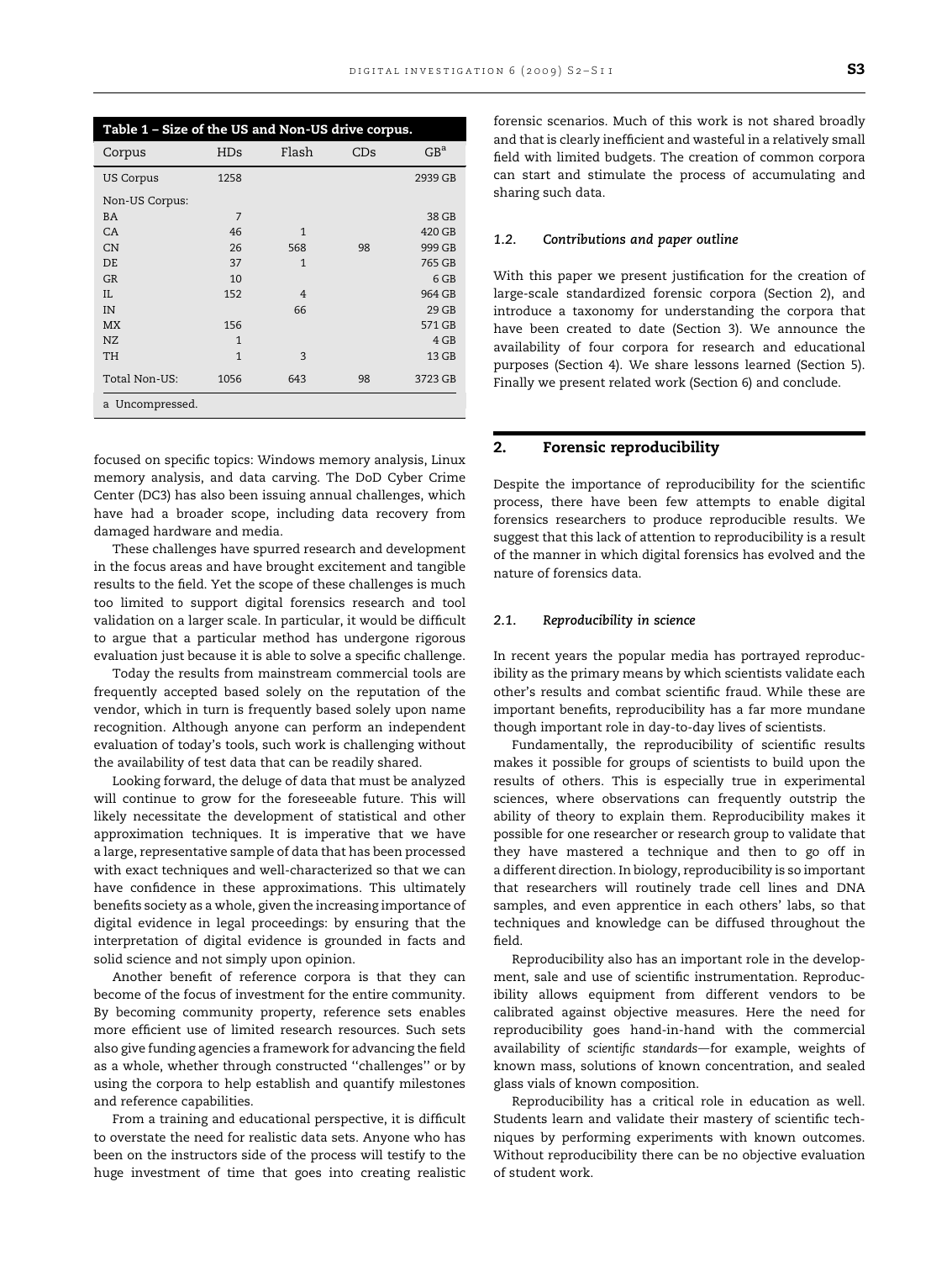# 2.2. Reproducibility and forensic practice

Digital forensics has evolved over the past two decades to solve the real-world needs of criminal investigators. As discussed above, much emphasis, until now, has been on evidence preservation and data presentation. The legal standard that forensic tools must pass in order to be usable in this context is the Best Evidence Rule, and specifically Rule 1001(3) of the US Federal Rules of Evidence, which holds that the information shown to the Court (or used as the basis for testimony by an expert) must ''reflect data accurately (Federal rules of evidence, 2008)''.

This requirement for ''accuracy'', together with traditional forensic notions of evidence preservation, is largely responsible for the forensic community's standardization on cryptographic hash functions (e.g. SHA1) to detect possible alternations in the evidence. It is also responsible for the practice of reporting ''the precise address (physical cluster, sector offset, etc.)'' of data recovered from slack space on a disk when making a forensic report to a court or opposing counsel (Patzakis, 2001).

This ''accuracy'' standard is surprisingly low: for most purposes it is sufficient to show that a tool does not alter evidence and that it faithfully reports the precise addresses in order to certify the tool for use in a court room. Likewise, it is assumed that experts working for the defense would be given an ''accurate'' copy of the prosecution's evidence so that the scientific conclusions of the forensic analysis could be replicated. But the forensic community has been exceedingly slow to adopt performance requirements and standards for forensic software. For example, the NIST Computer Forensic Tool Testing Program did not create a draft ''Forensic String Searching Tool Requirements Specification'' until January 2008 (Computer Forensic Tool Testing Program, 2008), and the final version of this specification has yet to be adopted.

# 2.3. Reproducibility and forensics research

Establishing reproducibility of research findings is considerably more difficult than establishing the reproducibility of a forensic investigation in a specific criminal or civil case. Forensic tools and techniques, by their very nature, are operate on data sets that are large, generated by people, and are intensely personal. This leads to several practical and legal problems:

- Because the data sets are generated by people, their use by any research that is funded by the US Government or takes place within most universities is governed by the HHS Common Rule (45 CFR 46), Institutional Review Boards (IRBs), Research Ethics Committees, or some other form of institutional oversight.<sup>1</sup> By design, such oversight creates additional administrative barriers which must be satisfied prior to the use of human subject data.
- Rather than go to the problem of collecting data from research subjects and working within the formalized institutional oversight process, many researchers simply use

their own data (network packets, disk images, etc.) in their experiments.<sup>2</sup> This data lacks the diversity and unpredictability of real data, compromising the research findings.

- Because research data typically contains personal or proprietary information, experimenters are typically not willing to share their experimental data with others. Because the data is not shared, there is no way for other experimenters to replicate the results.
- Experimenters who do work through the IRB process necessarily face procedural hurdles and administrative delays when they seek to share their data sets with others-especially when partnering with researchers at organizations that do not have IRBs.

Each of these issues has negatively impacted the progress of digital forensics research.

Consider the file identification problem. Starting with McDaniel's (2001) master's thesis, there have been slightly more than a dozen papers that have concerned themselves with the problem of identifying files using headers, footers, or fragments taken from the middle. For example, Moody and Erbacher (2008) report an accuracy rate of 72% for JPEG files; they state that this is an improvement over the 43.83% that McDaniel et al. report for the same problem. Karresand and Shahmehri report 97.90% true positives and 99.99% true negatives. Calhoun and Coles report accuracy rates ranging from 83% to 99% (Calhoun and Coles, 2008). But none of these results are comparable because none of them used the same data sets! Worse, because the set used by each group is not publicly available, anyone seeking to re-implement and improve the algorithms is handicapped—there is no way to tell if the algorithm is properly implemented!

Another example is Deolalikar and Laffitte's system for combining file system metadata with content analysis to automatically determine when source documents were edited to create second-generation documents (Deolalikar and Latte, 2009). The documents used for the published paper were proprietary documents from Hewlett Packard Labs. As a result, the author's paper and presentation had to be sanitized-removing critical information that would have allowed better evaluation and analysis-and it is not possible for other researchers to obtain the same corpus to see how other reconstruction techniques compare to the experimenters' published results.

# 2.4. Digital forensics education

The lack of readily available data sets has also been problematic for digital forensics education. Without standardized data collections, educators are forced to spend significant time creating their own data sets or to instruct students to get their own data to by analyzing their own systems, the systems of friends, by making purchases of used storage media on the second hand market, or (in the case of network forensics) by eavesdropping on open Wi-Fi access points.

 $1$  This paper uses the term IRB to denote any formalized institutional oversight process.

<sup>&</sup>lt;sup>2</sup> Note that these researchers implicitly assume that self-experimentation on their own human subject data does not require IRB approval. However there is no exemption in the IRB regulations for self-experimentation.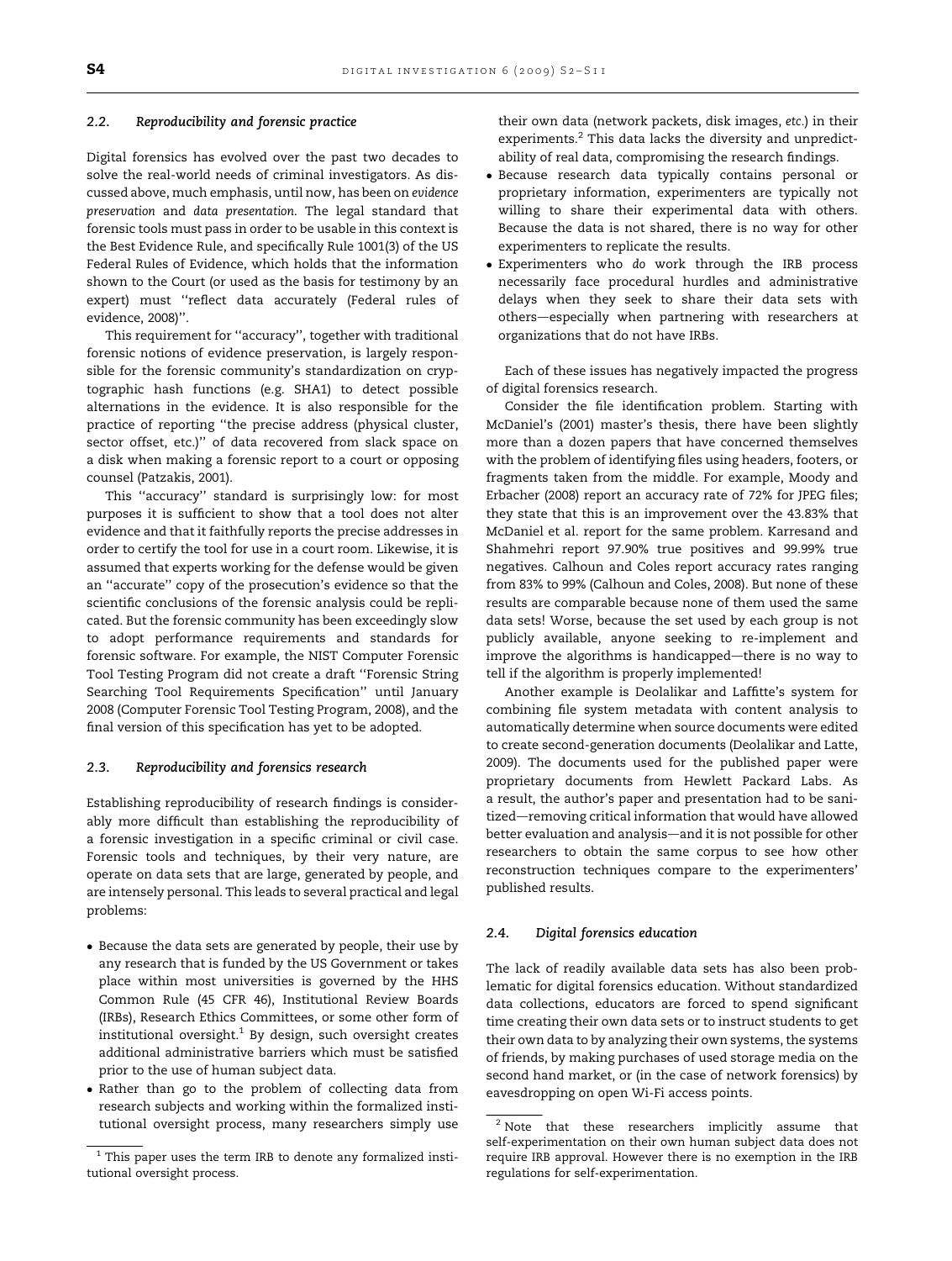After several years of teaching computer security and digital forensics at the undergraduate and graduate level, we have concluded that it is inappropriate to use real data such as this in a classroom environment:

- Real data may contain information that is privacy-sensitive and may even be legally protected, including personal email, financial records, academic records, and stored passwords. Using this data in the classroom environment-even for homework assignments-creates the possibility that confidential information may be inappropriately disclosed.
- $\bullet\,$  Although the real data itself may not be protected, it may be illegal for students to obtain the real data.
- Real data may contain content that is itself illegal (e.g. obscene images and child pornography) or that is illegal to distribute to minors (e.g. pornography).
- Because personally owned computer systems contain highly confidential data, a professor cannot ethically ask students to share their data with one another. Even students working in groups risk divulging to fellow group members highly personal data (email messages, photos, passwords to websites, and event graded assignments) to other group members if they use their own hard drives for analysis.
- Students performing an analysis on their own computers know in advance what they are going to find—there is no element of surprise. Additionally, a single student computer lacks diversity. Thus, students who are limited to analyzing their own systems suffer a compromised educational experience.
- Because the data is generated by human beings, use of real data in research is classified as human subjects research under 45 CFR 46 (the ''Common Rule'') and requires approval by an Institutional Review Board (Garfinkel, 2008). Such approval typically takes weeks or months and cannot be reasonably performed within the context of most undergraduate courses.

These scenarios are not the result of idle speculation. Garfinkel has purchased more than 2000 devices on the secondary market. One of these devices contained 30,000 patient billing records from a medical facility in Florida. Another hard drive was previously used in an ATM machine and still had several thousand transactions on it. Several devices purchased on the secondary market contained pornography (Garfinkel and Shelat, 2002). Later, in a class that Garfinkel taught at Harvard Extension School, students were invited to create forensic reports of USB devices borrowed from friends; in one case a device that was purchased as ''new'' contained photographs from a previous user-apparently the "new" device had been previously sold, used, returned, and re-sold. Fortunately the device did not contain any illegal content.

It is theoretically impossible to review a hard drive in advance and determine if that drive contains content that is inappropriate or illegal—if it were possible to do this, Digital Forensics would be a solved problem! Consider a USB storage device purchased on the secondary market that contains a single photograph. A professor examining the file might see a flower. But a student examining the same photo might

discover that the file contains a hidden image that is protected with steganography and cryptography. Upon performing a keyword search the student discovers the password-and upon decrypting the embedded image, the student discovers illegal content. There is simply no way that an educator can protect students by pre-screening forensic data sets acquired in the wild.

Undergraduates working on year-long research projects or graduate studies have the time to be properly trained in the handling of human subject data. It may be appropriate to give these students access to controlled corpora of real data from real users. But there is no reason why the average undergraduate enrolled in an introductory or upper-level computer forensics course needs to be working with data for which the content is not known.

# 3. Corpora characterization

Our proposal is to establish curated, standardized corpora that will be available for use in research, tool testing and education.

# 3.1. Corpora modalities

We envision many different kinds of corpora:

Disk Images are the most fundamental kind of forensic corpora because of their long-established use in the field of forensics and because of their general usefulness.

Memory images are urgently needed for the development of both forensic tools and forensic training. Ideally a memory image corpus would include images from multiple versions of multiple operating systems.

Network Packets have already been productively included in corpora. Packet corpora can consist of traffic from one or more individual systems or networks.

Files can be productively collected and distributed as corpora. As mentioned in Section 2.3, there has been considerable work on file and file fragment identification which would have benefited from standardized corpora of files. Work on metadata and text extraction would also benefit from such corpora. Although files can certainly be extracted from disk images, distributing files as stand-alone corpora significantly simplifies the effort for the intended users.

In many cases it is useful for a corpus to contain time sequences—for example, a single disk that is repeatedly imaged during the course of operations. It is also useful to have a multi-modality corpora-for example, disk images and matching network packets or memory images.

#### 3.2. Corpora sensitivity

In addition to differing modalities of corpora, we believe that there is a need for corpora containing both sensitive and nonsensitive information. To this end we have developed the following taxonomy: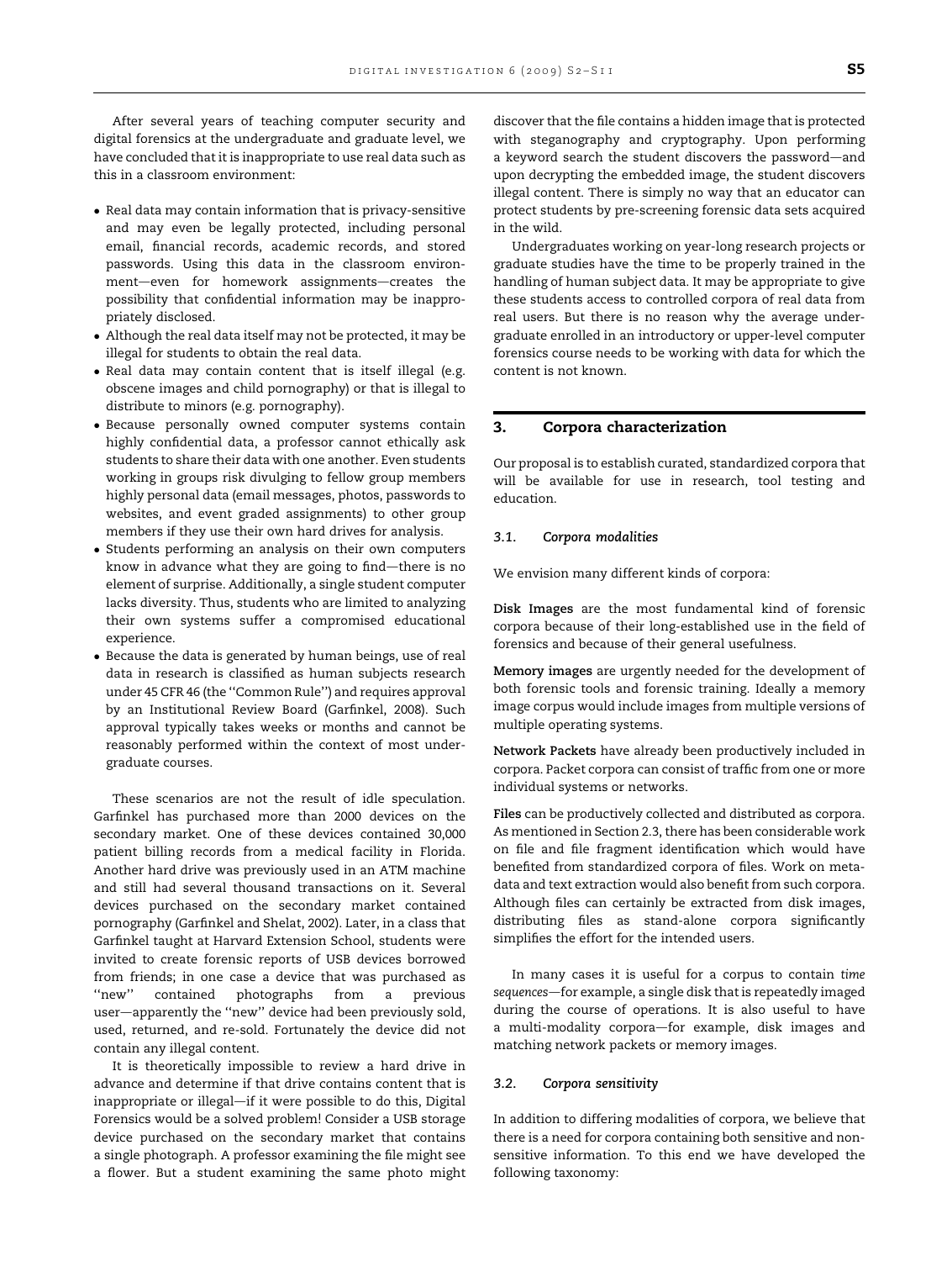Test Data is specifically constructed for the purpose of demonstrating a specific forensic issue or testing a specific feature in a tool. An example of this is the Russian Tea Room floppy disk image (Lyle, 2008b) in the NIST Computer Forensic Reference Data Sets (Lyle, 2008a), which is used to validate Unicode search and display capabilities. Test data should be contain sufficient data to demonstrate or validate the specific item being tested but be otherwise simple and uncluttered with additional information. Test data can be freely distributed on the Internet without any controls.

Sampled data is obtained by selecting a subset of a large data source, such as the Internet, using some kind of randomized process. The essential idea is to eliminate bias that may come from the use of a researchers own data collection (e.g. documents or images from the researcher's personal hard drive). However, if true random sampling technique is employed, it becomes difficult to publish the set as it is impractical to ascertain that none of the files have any legal restrictions on redistribution.

Realistic data is similar to what a forensic investigator might encounter in an investigation, but the data set was in fact artificially constructed. Realistic data is typically created by performing clean installations of software on wiped machines. At this point the experimenter can run programs, perform basic operations, or even engage in sophisticated role play with other experimenters. Examples of Realistic data are boomer-win2k (Kornblum, 2007), a memory image of a Windows 2000 SP0 computer that is part of the Digital Forensics Tool Testing Images (Carrier, 2007), and the DARPA Intrusion Detection Data Sets (2000). Although there should be no privacy concerns when distributing realistic data, there may be copyright concerns.

Real and Restricted Data is created by actual human beings during activities that were not performed for the purpose of creating forensic test data. Access to this data should be controlled: it should not be placed on the Internet for anonymous download. Real data is typically subject to restrictions because of privacy or copyright concerns.

Real but Unrestricted data sets can be (or have been) made available for unrestricted access. For example, the Enron Email Dataset (Klimt and Yang, 2004) is a corpus of 619,446 real email messages from the 158 users inside the Enron Corporation. These email messages were entered as evidence in a court case by the US Government and, as a result, became publicly available without restriction. Another example of real but unrestricted data are photos that can be downloaded from the Flickr photo sharing website and user profiles on Facebook.

# 3.3. Restrictions on corpora use

Whether or not the distribution of a corpus is ''restricted'', the use of the corpus may still be legally governed within an organization as a result of the Common Rule. Although 45 CFR 46 specifically exempts ''observation of public behavior'' and research of ''existing data, documents [and] records'', most universities require that the determination of exemption be made by the IRB, not by the individual experimenter. Additionally, the regulations do not allow exemption if the data subjects can be identified. This is a problematic distinction, as the identifiably of data subjects is not just a function of the data in question, but also a function of additional databases available to the researcher and the researcher's technical skill.

# 3.4. Describing corpora with metadata

Currently there is no standardized metadata or schema to describe forensic corpora or elements within a corpora. For example, the HoneyNet Project has distributed 34 different ''Scans'' of disk images, memory images, packet traces, and other information. Not only are each of the scans distributed in different formats—there is not even a consistent schema for talking about the Scans. Instead, each ''scan of the month'' has a web page, and even these pages lack consistency (Honeynet, 2009).

One approach for characterizing corpora and corpora objects is to use the schema developed by the Dublin Core Metadata Initiative (2009). The Simple Dublin Core Metadata Element Set (DCMES) is a set of 15 elements: Title, Creator, Subject, Description, Publisher, Contributor, Date, Type, Format, Identifier, Source, Language, Relation, Coverage and Rights. Although many of these elements may not be appropriate to all forensic corpora, using DCMES for corpora seems a reasonable alternative to having the forensic research community develop its own, incompatible metadata framework. For example, we note that the National Science Digital Library specifies the use of Dublin Core for contributed data sets (The National Science Digital Library, 2009).

# 4. Available corpora and data sets

This section describes a number of data sets that we have developed and are making available for digital forensics research. For each set we explain the motivation, the content, and whatever restrictions are being imposed on the distribution and use.

# 4.1. A real but unrestricted file corpus

In recent years a significant amount of forensic research has involved the analysis of files or file fragments. In the absence of such corpora, researchers and students who wish to work with files first need to collect files-a surprisingly difficult task if one wishes a large number of files of many types from a variety of sources. Although many files can be freely downloaded from the web, building and running a high performance document discovery and downloading tool is not a trivial task. Once files are downloaded they need to be analyzed, characterized and curated. Finally, many corpora that might be assembled cannot be easily redistributed due to privacy or copyright concerns.

For these reasons, we have created and released a corpus of 1 million documents that are freely available for research and may be (to the best of our knowledge) freely redistributed. These documents were obtained by performing searches for words randomly chosen from the Unix dictionary, numbers randomly chosen between 1 and 1 million, and randomized combinations of the two, for documents of specified file types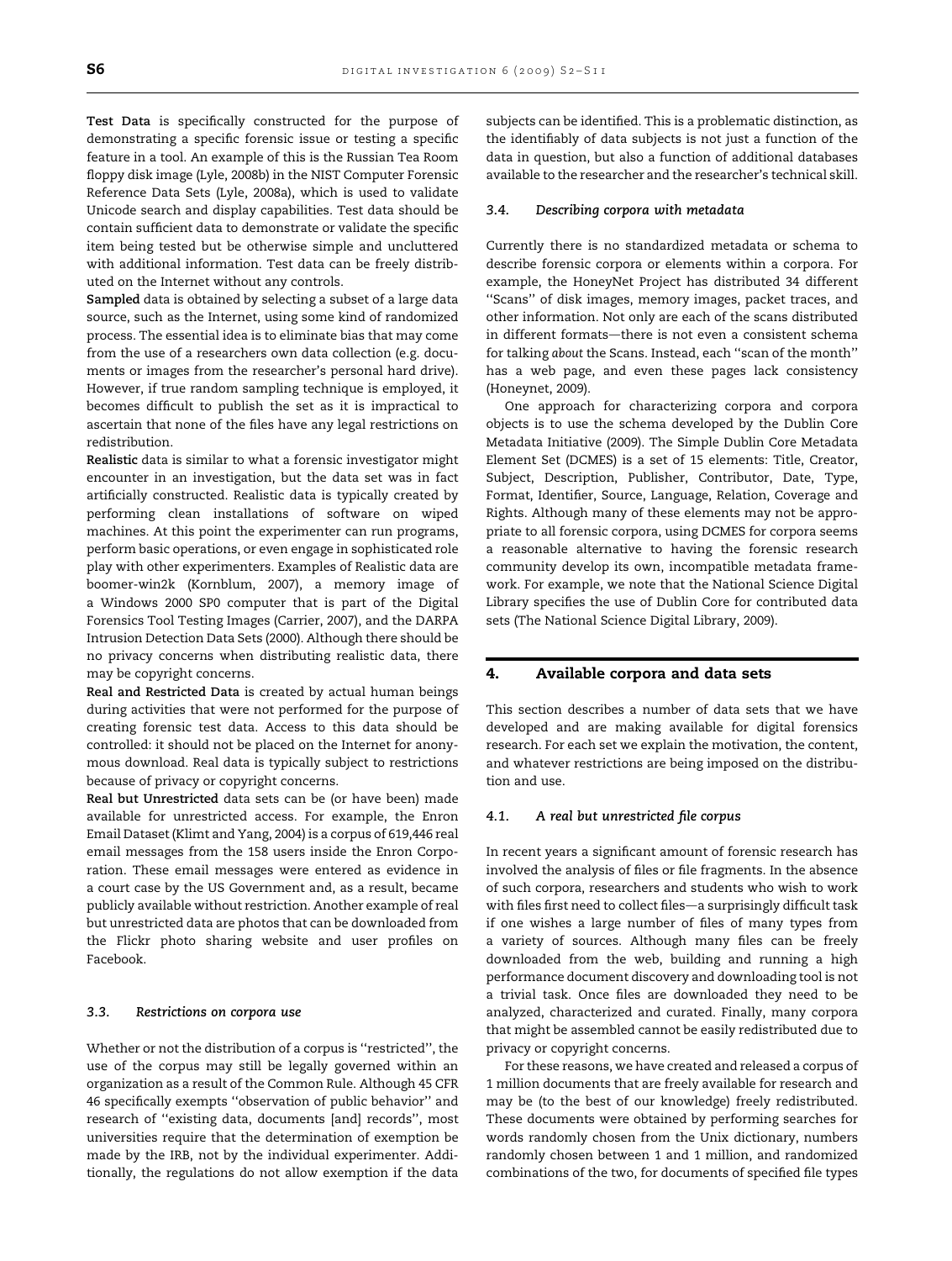that resided on web servers in the .gov domain using the Yahoo and Google search engines.

Each file in the corpus is presented as a numbered file with the original file extension (e.g. 0000001.jpg). They are distributed as a set of 1000 directories, with 1000 files in each directory.

We are making this corpus of 1 million documents available in several forms:

- $\bullet$  As a set of files in an EXT2 file system delivered on a 1TB SATA internal hard drive.
- As a set of 1000 ZIP files (1000 files in each ZIP file) that can be downloaded from our web server.
- As a set of 10 subsets (''thread 0'' through ''thread 9''), each containing 1000 randomly chosen documents. These subsets were specifically created for to facilitate pilot studies and student research projects with the rationale that it's easier to work with 1000 files than with 1 million. Students are encouraged to use one subset for development and another subset for testing.
- As a set of 1 million files that can each be downloaded from our web server using a file-specific URL.

The following metadata is provided for each of the files:

- The URL from which the file was downloaded.
- $\bullet$  The date and time of the download.
- The search term that was used.
- $\bullet$  The search engine that provided the document.
- The length and SHA1 of the file.
- A Simple Dublin Core for the file. An example of such a record appears in Fig. 1.

The metadata is distributed as a tab-delimited file and as an SQL database dump. We have also created a Simple Dublin Core record for the entire corpus.

The entire corpus can be downloaded from our web server, http://domex.nps. edu/corp/files/govdocs1/.

## 4.2. Test disk images

We have created and have made available two test disk images for computer forensic tool testing and education:

nps-2009-hfsjtest $1^3$  A test image of a journaled HFS  $+$  system in which the data from a previous version of one of the files can only be recovered from the HFS  $+$  journal. Although the presence of this data can be verified on the disk using a hex editor, no forensic tool that we are aware of can attribute the data to the file from which it came.

nps-2009-ntfs1 A test image of an NTFS file system including unfragmented and highly fragmented files stored in raw, compressed, and encrypted directories. The decryption key for the encrypted files is provided in the root directory of the NTFS file system.

These images are available for download from our Test Disk Corpora website, http://www.digitalcorpora.org/.

# 4.3. Realistic disk images

We have also created and have made available four realistic disk images:

nps-2009-canon2 is a set of six FAT32 forensic images created during a typical use of a Canon PowerShot SD800IS digital camera. The images were made by placing an SD card into the camera, taking photos, removing the card, erasing select photos, imaging the card, and then repeating the process. Some of the JPEGs are fragmented, some are not. Some are resident in the file system, some are deleted but recoverable, and several have data present but no longer have any file system metadata and can only be recovered through carving. Of these carvable JPEGs at least two are fragmented. This image was created to test and teach basic file recovery, fragmented file recovery, and file carving.

nps-2009-ubnist1 is a set of images made from a USB memory stick that contains a bootable copy of Ubuntu 8.10 Linux. Over the course of several weeks the image was repeatedly booted in Linux, used to browser several US Government websites, and then shut down and imaged. This image contains a boot loader and a FAT32 file system.

nps-2009-casper-rw The ext3 file systems extracted from the nps-2009-ubnist1 USB images. Although these file systems can be extracted from the FAT32 file systems by the user, it is somewhat easier to have the EXT3 file system provided as a separate disk image. (The word ''casper'' is the name of the file on in the FAT32 system that houses this file).

nps-2009-domexusers This is an NTFS file system of computer running Windows XP containing two user accounts. Over a course of several days, an experimenter playing the role of two users exchanged instant messages and emails with a third user that resided on a separate system. The two accounts received, edited and saved office document files as well as various media files. Some of these files were then deleted. Email and instant messenger conversations were saved locally on the system. The accounts also visited web pages for news and webmail. Details of the precise method by which this disk image were prepared can be found in another publication (Farrell, 2009). This image has been redacted with a special redaction tool (Garfinkel, 2009a) that scrambles the instructions from the Microsoft Windows executables but leaves the strings untouched. This allows analysis of the DLLs but prevents the image from being used to run Windows without a license, which believe is sufficient redaction for the purpose of distributing the disk image under the ''fair use'' provisions of the US Copyright Act.

These images are also available for download.

#### 4.4. The real data corpus

The Real Data Corpus (RDC) is a collection of raw data extracted from hard drives, flash memory cards, and other data-carrying devices that were purchased on the secondary market around the world (Table 1). Many studies have shown that hard drives, cell phones, USB memory sticks, and other data-carrying devices are frequently discarded by their orig- $3$  The full name of the file system has been blinded for review. inal users without the data first being cleared or purged. By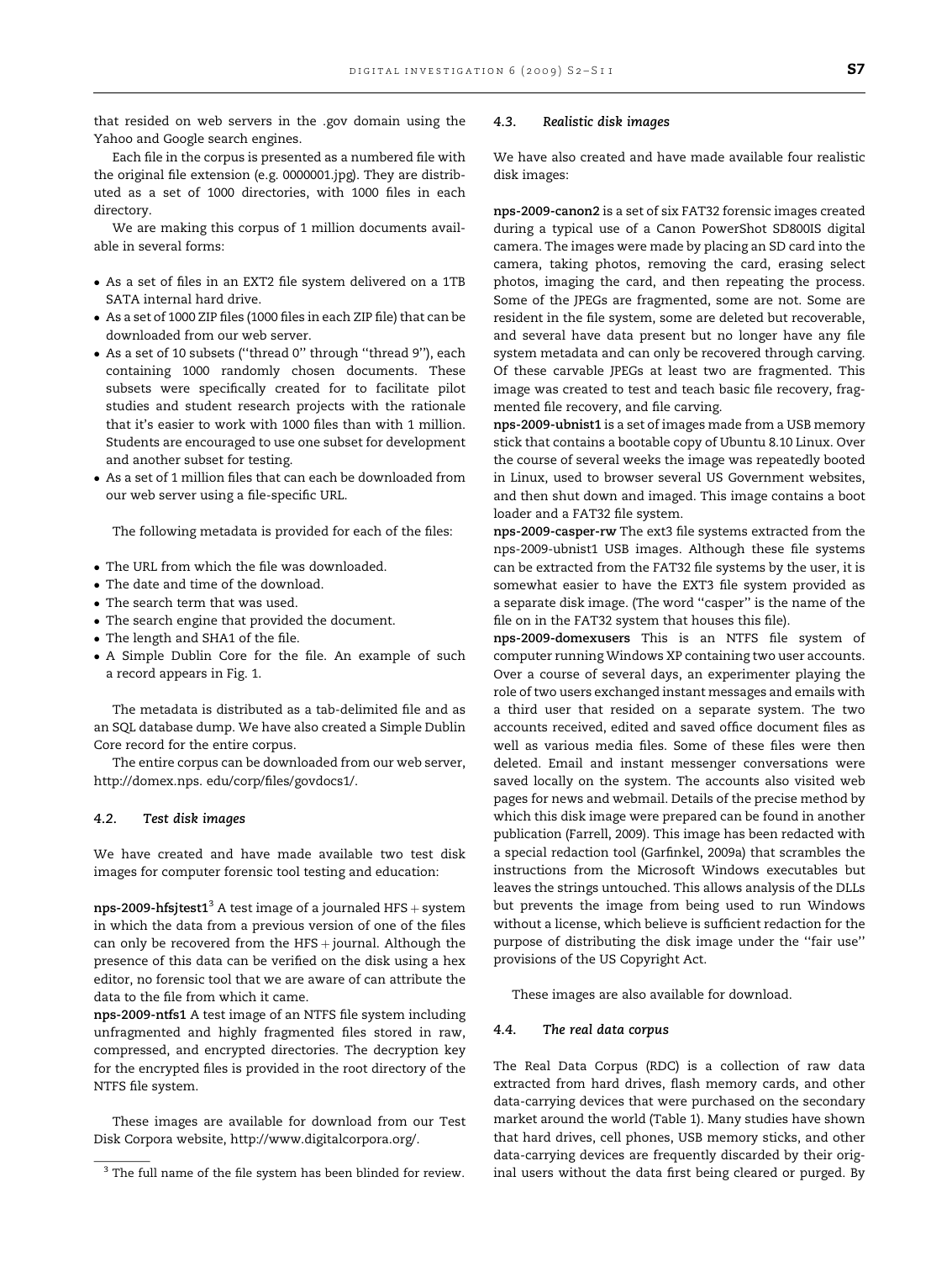```
<?xml version="1.0" ?>
<metadata
 xmlns="http://domex.nps.edu/corp/files/govdocs1/"
 xmlns:xsi="http://www.w3.org/2001/XMLSchema-instance"
 xsi:schemaLocation="http://domex.nps.edu/corp/files/govdocs1/
                     http://domex.nps.edu/corp/files/govdocs1/schema.xsd"
 xmlns:dc="http://purl.org/dc/elements/1.1/">
 <dc:description>
   Search term: Tenino.
   Search engine: http://www.yahoo.com
   Filesize: 40960.
  </dc:description>
  <dc:date> 2009-02-06 01:12:26 GMT. </dc:date>
  <dc:format> doc </dc:format>
  <dc:identifier> 000001 </dc:identifier>
  <dc:source> http://hraunfoss.fcc.gov/edocs_public/attachmatch/DA-05-2340A1.doc </dc:source>
</metadata>
```
#### Fig. 1 – The Simple Dublin Core record for File #000001 in the million file corpus.

purchasing these devices and extracting their data, we have created a data set that has much of the diversity of drive data that exists in the real world. For example, drives in the RDC come from many operating systems, but they are predominantly from Windows-based computers. There is a wide range of Windows variants, as well as a wide selection of application programs that were used to create the data files. Many of the programs are from off-the-shelf and shrinkwrapped applications, but there is also a large selection of custom applications. Some of the disks contain default installations of Windows and not much else; others are awash in personal information.

There are, nevertheless, important differences between the RDC drive images and those in the real world. First, while drives seized during the course of police investigations tend to be working, a significant number of hard drives sold on the secondary market are malfunctioning in some way--otherwise why would they have been sold? We thus see much higher failure rates with drives in the RDC that those in typical police work. As a result, many of the disk images are incomplete-many have data at the front of the disk and at the back of the disk, but are missing data in the middle where presumably there was some kind of disk failure.

Some of the disks in the RDC contain all of the data that was on the drive when it was taken out of service. On others there was some attempt made at sanitization-in some cases files were deleted, in other cases the file system was formatted. In some cases the entire file system was actually erased or blanked. Rather than purge the data set of these devices, we keep them as part of the set for external validity. For example, having disks that have had various sanitization attempts allows us to develop software that diagnoses the manner in which sanitization was attempted.

# 4.4.1. RDC size: US vs. non-US

Because of restrictions imposed on some researchers within the US Government, we make available two different versions of the Real Data Corpus. The US Persons Real Data Corpus contains images of disk drives purchased inside the United States, while the Non-US Persons Real Data Corpus contains data from devices that have been purchased outside the US.

The term ''Real Data Corpus'' (RDC) is used to describe the union of the two corpora.

#### 4.4.2. XML index

Each image file in the RDC is distributed with an XML file that contains information about the disk from which the image file was created, the partitions that were found on the disk, and all of the files in the partition that can be recovered using SleuthKit.

Fig. 2 shows the first 32 lines of the XML file generated from disk image ubnist1.gen0.raw discussed earlier. All of the XML is located inside an <fiwalk> block (fiwalk stands for "file and inode walk). The XML starts with tags that describe which version of fiwalk, Sleuthkit, and AFFLIB were used to create the XML file; this allows new XML files to be automatically generated by our system when the tools are upgraded. This outer XML block can also contain information about the disk itself, such as the serial number of the ATA disk from which the image was made.

The <volume> block is repeated for each volume that is discovered inside the disk image. Typically there is one volume per file system. File system parameters such as the block size, file system type, and size (in blocks) is reported.

Finally, a <fileobject> block is reported for each file that can be recovered. The information in this block is the information that is extracted by SleuthKit. The primary advantage of having this information in XML description is that more people know how to read XML than know how to either read SleuthKit's text output formats or who know how to link the SleuthKit library in to their applications. Furthermore, unlike SleuthKit, the information is designed for extreme usability: this is why the <byte\_runs> tags, which reports the location of each fragment in the file, are reported from both the beginning of the file system and the beginning of the physical disk image.

Using the information in the XML description it is possible for another program to determine which files are present in the disk image and to directly extract the contents of the files without relying on additional programs such as SleuthKit, EnCase or FTK. (Note: it is currently not possible to extract files that are compressed without using SleuthKit's icat command,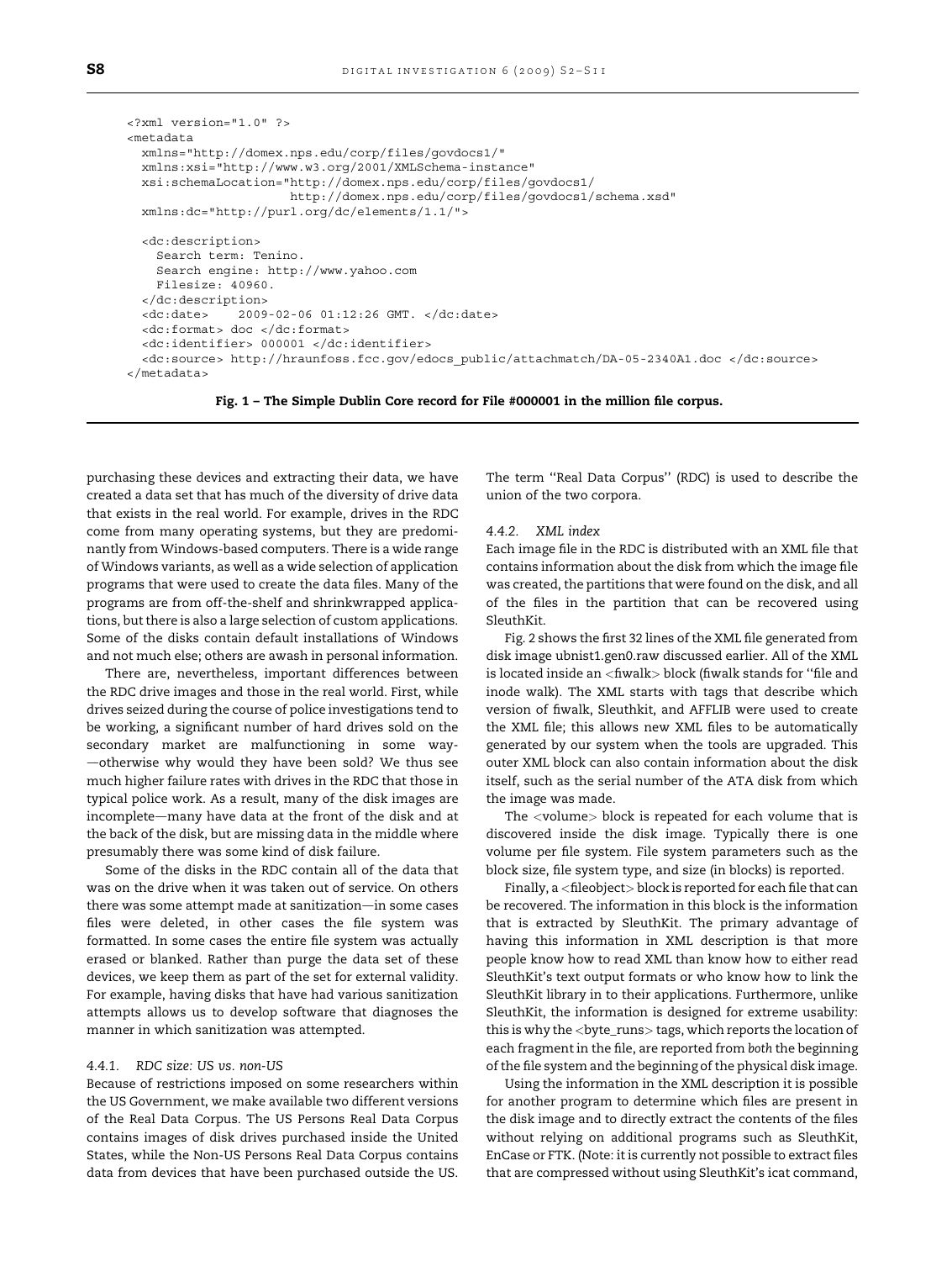```
<?xml version='1.0' encoding='ISO-8859-1'?>
<fiwalk>
<metadata>
    <dc:type>Disk Image</dc:type>
</metadata>
<Imagefile>/corp/ubnist1.gen0.raw</Imagefile>
<fiwalk_version>0.5.1</fiwalk_version>
<Start time>Sun Mar 8 22:13:10 2009</Start time>
<tsk_version>3.0.0</tsk_version>
<aff version>3.3.4</aff version>
<volume offset='32256'>
 <Partition_Offset>32256</Partition_Offset>
 <block_size>512</block_size>
 <ftype>8</ftype>
 <ftype_str>fat32</ftype_str>
 <block_count>4114340</block_count>
 <first_block>0</first_block>
 <last_block>4114339</last_block>
 <fileobject>
  <id>1</id>
  <filesize>14607</filesize>
  <partition>1</partition>
  <flags>5</flags>
  <ALLOC>1</ALLOC>
  <USED>1</USED>
  <inode>4</inode>
  <type>1</type>
  <mode>73</mode>
  <nlink>1</nlink>
  <uid>0</uid>
  <gid>0</gid>
   <mtime>1230525210</mtime>
  <atime>1230451200</atime>
  <crtime>1230525210</crtime>
  <filename>ldlinux.sys</filename>
  <byte_runs>
    <run file_offset='0'
    fs offset='4127744'img_offset='4160000' len='14607'/>
   </byte_runs>
   <md5>a40ba2f7239bdae2193dfd1089856f38</md5>
 </fileobject>
```
# Fig. 2 – The first few lines in XML file created from ubnist1.gen0.raw; lines have been indented for clarity.

and SleuthKit does not currently support files that are encrypted using Microsoft EFS).

The XML files make it dramatically easier to work with the disk images, since it is easy to scan the XML to see if a file is present or absent. The use of XML, in preference to SleuthKit's native vertical-bar delimited format, allows the XML-generating tools to be upgraded and the XML to be annotated without modifying tools that ingest the XML.

We have also used the XML to support a remote access methodology. We have made the XML files available on a password-protected secure web server. These files can then be downloaded by an intended consumer of the files. The consumer can scan the files for files of a specific name or hash code. The consumer can then issue an XMLRPC call to our secure server and request specific blocks of a disk image. Using this methodology one of our research partners has searched the RDC for specific files and downloaded just the XML metadata files and then the specific files within the disk images that were of interest.

#### 4.4.3. RDC uses

To date the RDC has been used for a number of projects, including:

- 1 Developing and validating forensic and data recovery tools. (Numerous bugs in The SleuthKit have been discovered by processing all of the RDC disk images with SleuthKit.)
- 2 Exploring and characterizing real-world computing practices, configuration choices, and option settings.
- 3 Studying the storage allocation strategies of file systems under real-world conditions.
- 4 Developing novel computer forensic algorithms.

# 4.4.4. Access, availability and restrictions

The RDC is available to qualified research collaborators as a set of encrypted AFF files. Encryption is with AES 256 and can be based on either a pass phrase or X.509 PKI using AFF encryption (Garfinkel, 2009b). The corpus can be obtained through a variety of modalities, including:

- 1 Disk images can be downloaded over the Internet from a secure server using SSL by authorized researchers.
- 2 Individual files from the corpus can be copied onto a 3.5'' SATA hard drive (Mac HFS or EXT2 format).
- 3 Researchers can be given an account on a multi-user Linux computer on which all of the corpora resides.
- 4 The remote access methodology can be used to access individual files in the corpus.

Because the information in RDC comes from real people, we require that all intended users obtain approval from their IRBs and provide us with a copy of both the IRB application and the approval letter.<sup>4</sup>

# 5. Lessons learned

This project ended up being much harder than we original suspected.

The first and most difficult aspect of this project has been working with the large size of forensic files. Although these days a 1TB hard drive can be purchased for less than \$100, it is still quite difficult to work with a large number of disk files in the 10–100 GB range. Simply moving the files from system to system was a slow and tedious process, compounded by slow data transfer rates, failing hard drives, minor data corruption issues, and constantly running out of space on target devices. It would be very nice to have a high-availability persistent file store which offered a globally addressable name space and high performance access speeds, but no such system currently exists.

<sup>4</sup> Strangely, one potential collaborator was told by the legal department at his university that he could not share his IRB application with us because it was ''university property''. Because the approval letter simply said that the protocol had been approved without explaining the protocol that had been approved, we were unable to work with the collaborator.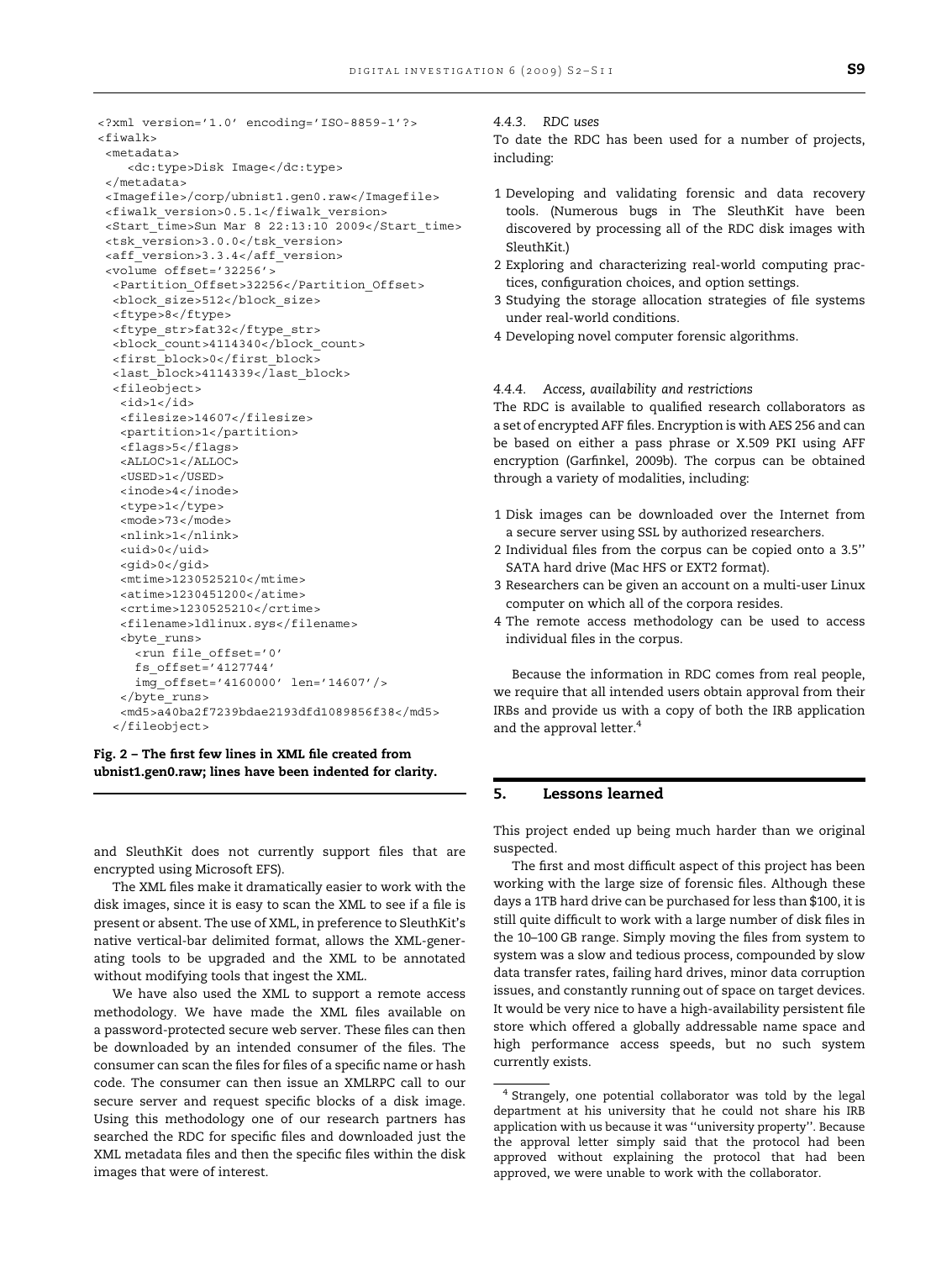We have adopted the following strategy for working with disk images which seems to work quite well:

- Whenever possible, a single disk image should be stored in a single file.
- We have one master server which has the master copy of each disk image.
- No two disk images should have the same file name, even if they are in different directories.
- When files are moved from system to system, the path names should not change. This allows the same scripts to be run on every system without change.
- Instead of using the rm command, we wrote a Python script that only erases a file if there is already a copy of the file on the master server.

In working on the million document corpus, we were frustrated by the decision of the .gov administrator to open the domain up to US States and Local governments, but then to refuse our requests for a list of non-federal domains that had been admitted. As a result, we were forced to manually reviewed all of the domains and removed documents from non-federal web servers. Of course, due to the size of the corpus, it was not possible to manually review each document.

We were also frustrated by web servers which claimed to be offering files up using one MIME type but actually delivered a document that was coded in another. We discovered that we needed to scan for duplicates at all stages of processing-for example, suppressing duplicate URLs, but also computing the SHA1 of each document and dropping it from the database if another document with the same SHA1 was already present. (Typically, this happened because web servers were configured to give HTML error pages served without a 403 error codes).

Finally, we were frustrated by the Yahoo search API, which uses a different API for searching for documents than for images, and by the inability of Yahoo's API to search for arbitrary document types.

# 6. Related work

With substantial funding from the Defense Advanced Research Projects Agency, MIT Lincoln Labs created a test network that simulated a US Air Force Base and the external Internet. Several hundred megabytes of packets (compressed) were captured representing both normal traffic and attacks. The results were used as the basis of the DARPA 1998, 1999 and 2000 Intrusion Detection Evaluation programs (Cunningham et al., 1999).

The MAWI Working Group of the WIDE Project has created a Traffic Archive with many packet traces of the trans-Pacific data links (Mawi working group traffic archive, 2009). This archive is of limited use since the IP traces are ''scrambled by a modified version of tcpdpriv''. The data payloads have also been removed. Nevertheless the authors warn that ''actions that trespass upon users' privacy are prohibited''. One of the most useful corpora to have been released to the forensics community is the Enron Corpus (Klimt and Yang, 2004). This

data set is useful because of its depth and because, unlike other corpora, it is largely unredacted. A list of more than 20 different corpora that can be of use in forensics research, including the corpora from the Text REtrieval Conference, the American National Corpus Project, and the CALLFRIEND database of voice recordings, can be found on the Forensics Wiki at http://www.forensicswiki.org/wiki/Forensic\_corpora.

Other research communities have established corpora for the purpose of enabling research; indeed, the creation of corpora has come to be regarded as a worthy scientific pursuit in its own right. For example, GenBank is a database of genetic sequences operated by the National Institutes of Health (National Center for Biotechnology Information, 2008).

Some schools have attempted to address the problem of exposing information security students to sensitive information by requiring that they sign written agreements. For example, George Washington University requires that students ''students entering Certificate, Masters or Doctoral programs in information assurance management'' to sign an agreement stating that they will comply with the school's Code of Conduct, a draconian document that threatens expulsion from the program for any infraction of the ethical or legal rules (Rayan and Rayan).

# 7. Conclusion

In this work, we argued that the development of representative standardized corpora for digital forensics research is essential for the long-term scientific health and legal standing of the field. We developed a baseline taxonomy of such corpora and outlined the legal and ethical hurdles that complicate their development. And we present a number of data sets that attempt to cover the spectrum of scenarios and have made them openly available to researchers. Special care has been taken to document the source of the data, as well as to avoid as many legal restrictions on its distribution as possible.

It is our hope that the community will support this effort and will adopt the provided sets for education, testing and research. Over the long run, it will be important to extend the scope of the corpora and to update it frequently to keep up with the pace of technology development. To that end, feedback from researchers will be essential in improving the collection methodology. We also hope that the sheer volume of data will challenge tool developers to come up with new techniques for processing huge amounts of data. In that case, the corpora can serve a target for performance evaluation studies.

The corpora we are presenting here are limited to corpora of files and disk images. There is also a real and pressing need for corpora of network packet captures and memory images. We hope that our work here will serve as an inspiration to others. We are happy to host the data from other experimenters on our web servers, so that there is ''one-stop shopping'' for forensic students and researchers.

Recently the National Research Council issued a scathing reporting on the status of forensic science, research, and practice in the United States. The NRC report devotes little space to the computer forensics, noting that much of today's